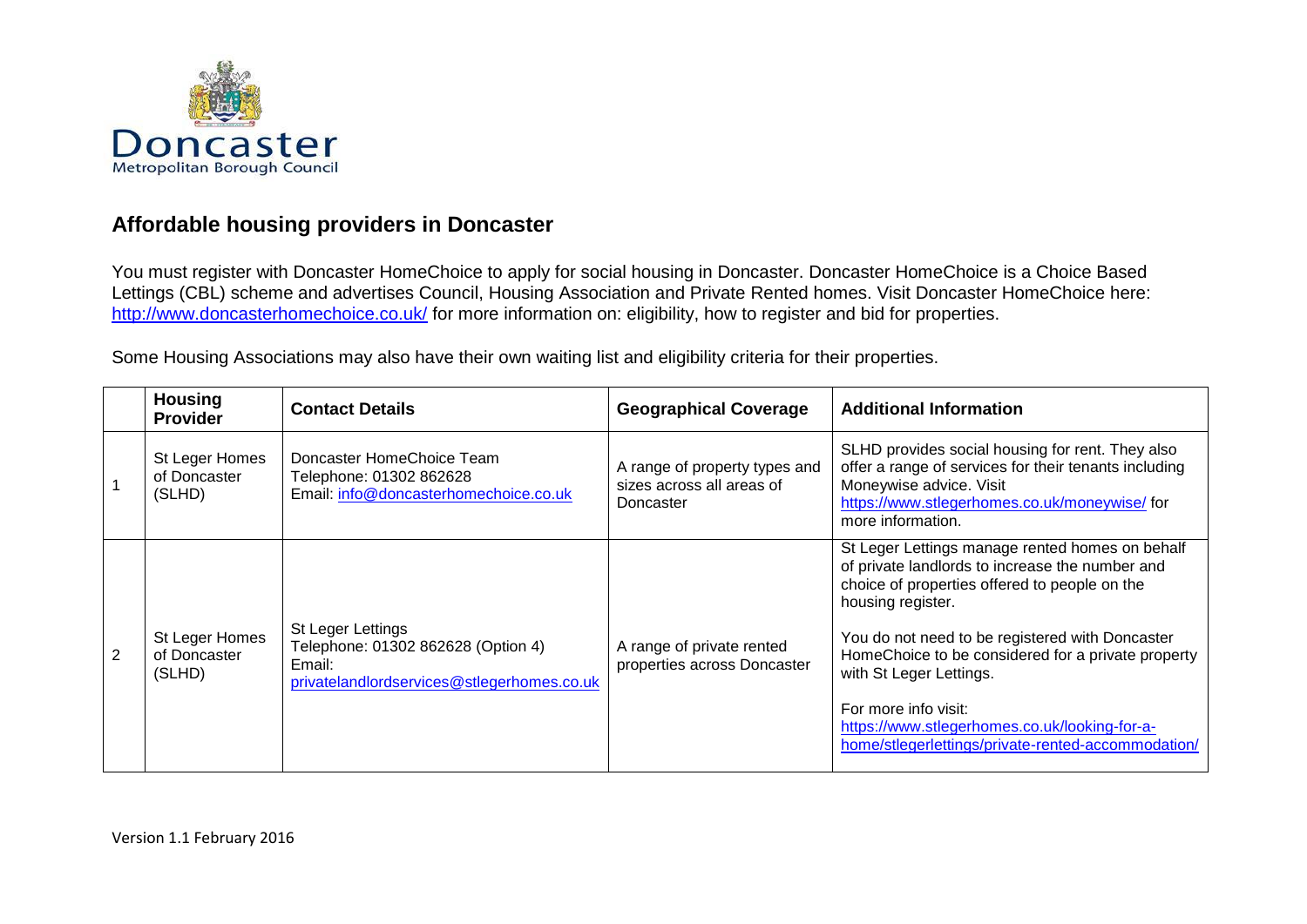| 3              | Acis Group<br>(Housing<br>Association)                                   | n/a | Properties in Edenthorpe                                                                                                                                                                                                                             | Acis Group provides properties for rent and shared<br>ownership. For Shared Ownership enquiries,<br>contact the Acis Group direct.<br>http://www.acisgroup.co.uk                                                                                                 |
|----------------|--------------------------------------------------------------------------|-----|------------------------------------------------------------------------------------------------------------------------------------------------------------------------------------------------------------------------------------------------------|------------------------------------------------------------------------------------------------------------------------------------------------------------------------------------------------------------------------------------------------------------------|
| 4              | Anchor Housing<br>(Housing<br>Association)                               | n/a | Areas include:<br>Bawtry, Hyde Park and Town<br>Moor                                                                                                                                                                                                 | Anchor Housing provides retirement properties for<br>older people to rent and buy<br>http://www.anchor.org.uk/                                                                                                                                                   |
| 5              | Chevin Housing<br>Association (part<br>of the Together<br>Housing Group) | n/a | Areas include:<br>Adwick-Le-Street, Armthorpe,<br>Askern, Balby, Bawtry,<br>Bessacarr, Cantley,<br>Conisbrough, Mexborough,<br>Moss, Rossington, Norton,<br>Skellow, Thorne, Wadworth,<br>Wheatley and Woodlands                                     | Chevin Housing provides a range of housing for rent<br>and shared ownership suitable for single people,<br>families, older people and people with support<br>needs. They also provide Rent and Money advice<br>for their tenants.<br>https://www.chevinha.co.uk/ |
| 6              | Chevin Housing<br>Association (part<br>of the Together<br>Housing Group) | n/a | Extra Care housing:<br>Harrogate Court, Denaby<br>Main                                                                                                                                                                                               | For more information about Harrogate Court, visit<br>http://chevin.housingapplications.co.uk/property-<br>search/<br>They also provide Rent and Money Advice for their<br>tenants.<br>https://www.chevinha.co.uk/rent-money-advice/                              |
| $\overline{7}$ | The Guinness<br>Partnership                                              | n/a | Areas include:<br>Balby, Barnby Dun, Cantley,<br>Conisbrough, Cusworth,<br>Denaby Main, Edenthorpe,<br>Hyde Park, Kirk Sandall,<br>Mexborough, Moorends,<br>Rossington, Stainforth,<br>Thorne, Town Centre, Town<br>Moor, Wheatley and<br>Woodlands. | The Guinness Partnership provides homes for rent<br>and shared ownership for single people, couples<br>and families. They also provide advice and support<br>for their tenants.<br>For more information visit:<br>http://www.guinnesspartnership.com/            |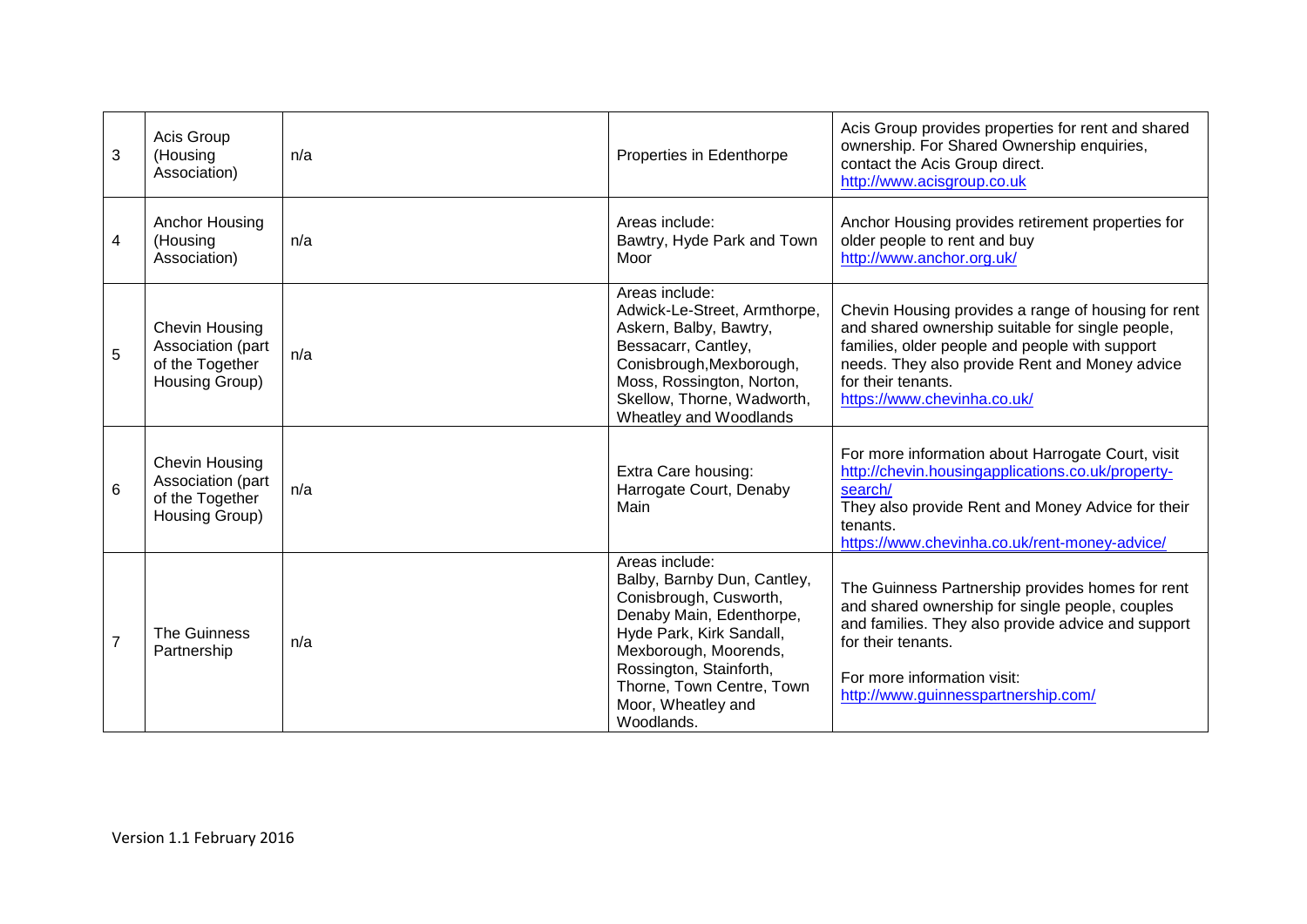| 8  | Hanover Housing                              | n/a | Campsall                                                                                                              | Hanover Housing provides homes for rent for<br>elderly people. http://www.hanover.org.uk/                                                                                                                                                                                                                                                                                                                                                                                                                                                                                                                                                                                                                               |
|----|----------------------------------------------|-----|-----------------------------------------------------------------------------------------------------------------------|-------------------------------------------------------------------------------------------------------------------------------------------------------------------------------------------------------------------------------------------------------------------------------------------------------------------------------------------------------------------------------------------------------------------------------------------------------------------------------------------------------------------------------------------------------------------------------------------------------------------------------------------------------------------------------------------------------------------------|
| 9  | Housing and<br>Care 21                       | n/a | Bentley and Intake                                                                                                    | Housing and Care 21 provides retirement homes for<br>elderly people.<br>http://www.housingandcare21.co.uk/                                                                                                                                                                                                                                                                                                                                                                                                                                                                                                                                                                                                              |
| 10 | Housing and<br>Care 21                       | n/a | Extra can schemes include:<br>Charles Court, Armthorpe,<br>Swallowdale, Edlington,<br>Rokeby Gardens, Kirk<br>Sandall | Extra care housing provides 24-hour support for<br>older people who want to remain independent or<br>can no longer live in their own homes. For more<br>information about the schemes visit:<br>http://www.doncaster.gov.uk/services/housing/extra-<br>care-housing-schemes<br>You must have care support needs to be<br>considered for Extra Care housing. You will need a<br>care support assessment to be completed by the<br>Adult Contact Team before you will be considered<br>for a property. The Adult Contact Team will ask<br>questions to ensure the most suitable advice<br>available is given. For more information visit:<br>http://www.doncaster.gov.uk/services/adult-social-<br>care/how-to-contact-us |
| 11 | "Johnnie"<br>Johnson Housing<br>Trust (JJHT) | n/a | Areas include:<br>Cusworth, Edlington,<br>Fishlake, Scawsby,<br>Scawthorpe and Toll Bar                               | Homes for rent for single, couples and families.<br>"Johnnie" Johnson also provides advice and<br>support for their tenants. For further information visit<br>http://www.jjhousing.co.uk/                                                                                                                                                                                                                                                                                                                                                                                                                                                                                                                               |
| 12 | Places for<br>People                         | n/a | <b>Balby</b>                                                                                                          | Places for People provides homes for rent for single<br>people and couples. They also offer Money advice<br>for their tenants. For more information visit:<br>http://www.placesforpeople.co.uk/                                                                                                                                                                                                                                                                                                                                                                                                                                                                                                                         |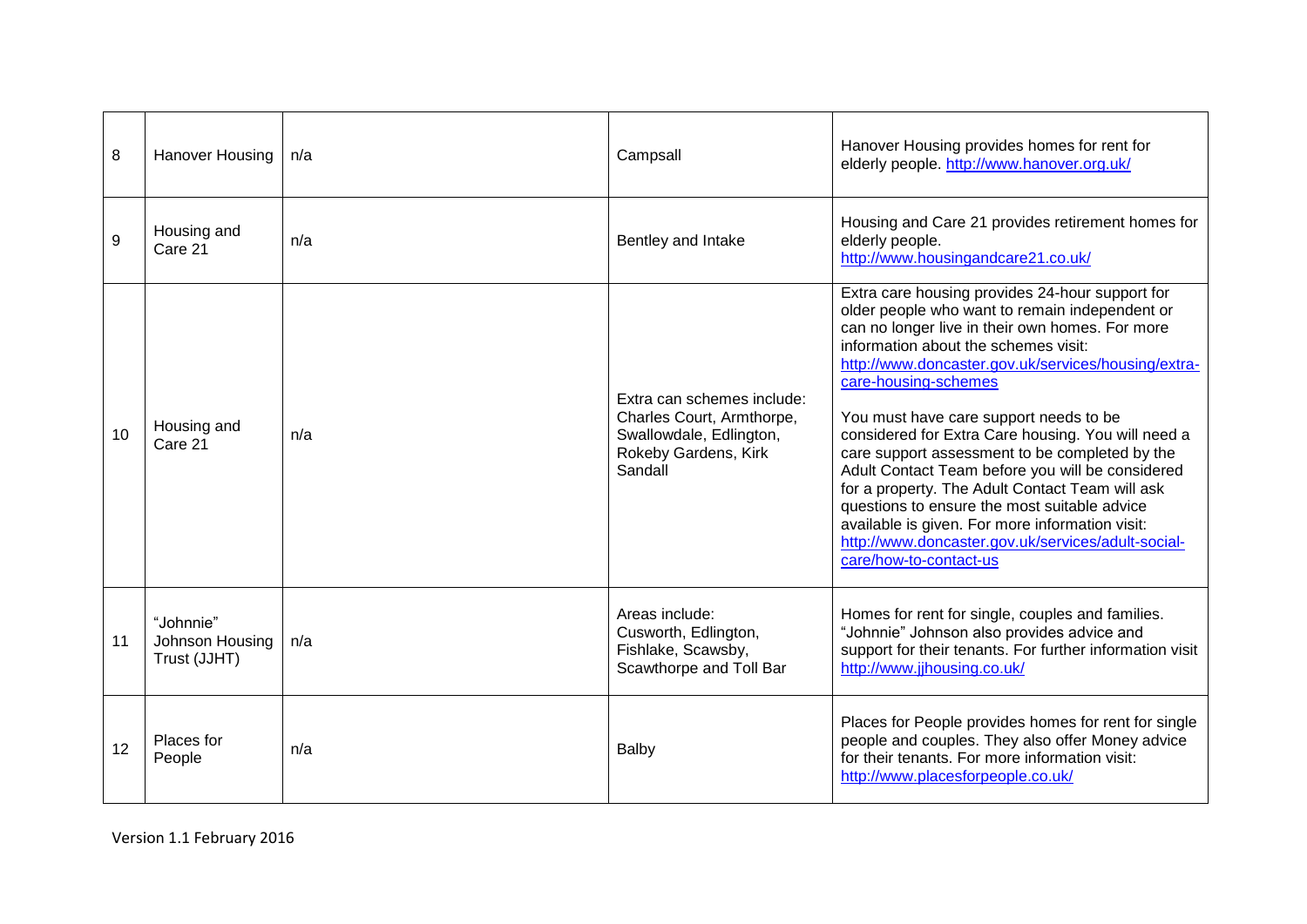| 13 | Railway Housing<br>Association            | n/a | Areas include:<br>Armthorpe, Hexthorpe                                                                                                                                                                             | Railway Housing provides housing for elderly<br>people. Visit here: http://www.railwayha.co.uk/find-<br>a-home/property-lists/properties-in-doncaster-2/                                                                                                     |
|----|-------------------------------------------|-----|--------------------------------------------------------------------------------------------------------------------------------------------------------------------------------------------------------------------|--------------------------------------------------------------------------------------------------------------------------------------------------------------------------------------------------------------------------------------------------------------|
| 14 | Riverside                                 | n/a | Areas include:<br><b>Bentley and Moorends</b>                                                                                                                                                                      | Retirement living for elderly people. They also<br>provide 'Your Money' advice for tenants. Visit:<br>https://www.riverside.org.uk/                                                                                                                          |
| 15 | Sanctuary<br>Housing                      | n/a | Areas include:<br>Armthorpe, Balby, Barnby<br>Dun, Bawtry, Bentley,<br>Bessacarr, Carcroft,<br>Edlington, Hexthorpe, Hyde<br>Park, Intake, Mexborough,<br>Rossington, Skellow, Thorne,<br>Town Centre and Wheatley | Homes for rent and shared ownership for single<br>people, couples and families. They also provide<br>Financial Support information for their tenants.<br>https://www.sanctuary-housing.co.uk/financial-<br>support<br>https://www.sanctuary-housing.co.uk/   |
| 16 | South Yorkshire<br>Housing<br>Association | n/a | Areas include:<br>Auckley, Balby, Bentley,<br>Bessacarr, Branton, Cantley,<br>Carcroft, Dunscroft,<br>Edlington, Intake, Kirk<br>Sandall, Mexborough, Tickhill,<br>Wadworth and Wheatley                           | South Yorkshire Housing Association provides<br>homes for rent for single people, couples and<br>families. They also provide Benefits and budgeting<br>information for their tenants.<br>http://www.syha.co.uk/<br>http://www.syha.co.uk/benefits-budgeting/ |
| 17 | Stonewater                                | n/a | Areas include:<br>Branton, Denaby Main,<br>Dunscroft, Finningley,<br>Hexthorpe, Stainforth,<br>Thorne, Wheatley and<br>Woodlands                                                                                   | Homes for rent and shared ownership for single<br>people, couples and families. They also provide<br>Money Advice for tenants. Visit. Stonewater here for<br>more information visit: https://www.stonewater.org/                                             |
| 18 | Yorkshire<br>Housing                      | n/a | <b>Town Centre</b>                                                                                                                                                                                                 | Yorkshire Housing provides homes for rent. They<br>also provide Benefits and money advice for their<br>tenants. https://www.yorkshirehousing.co.uk/                                                                                                          |